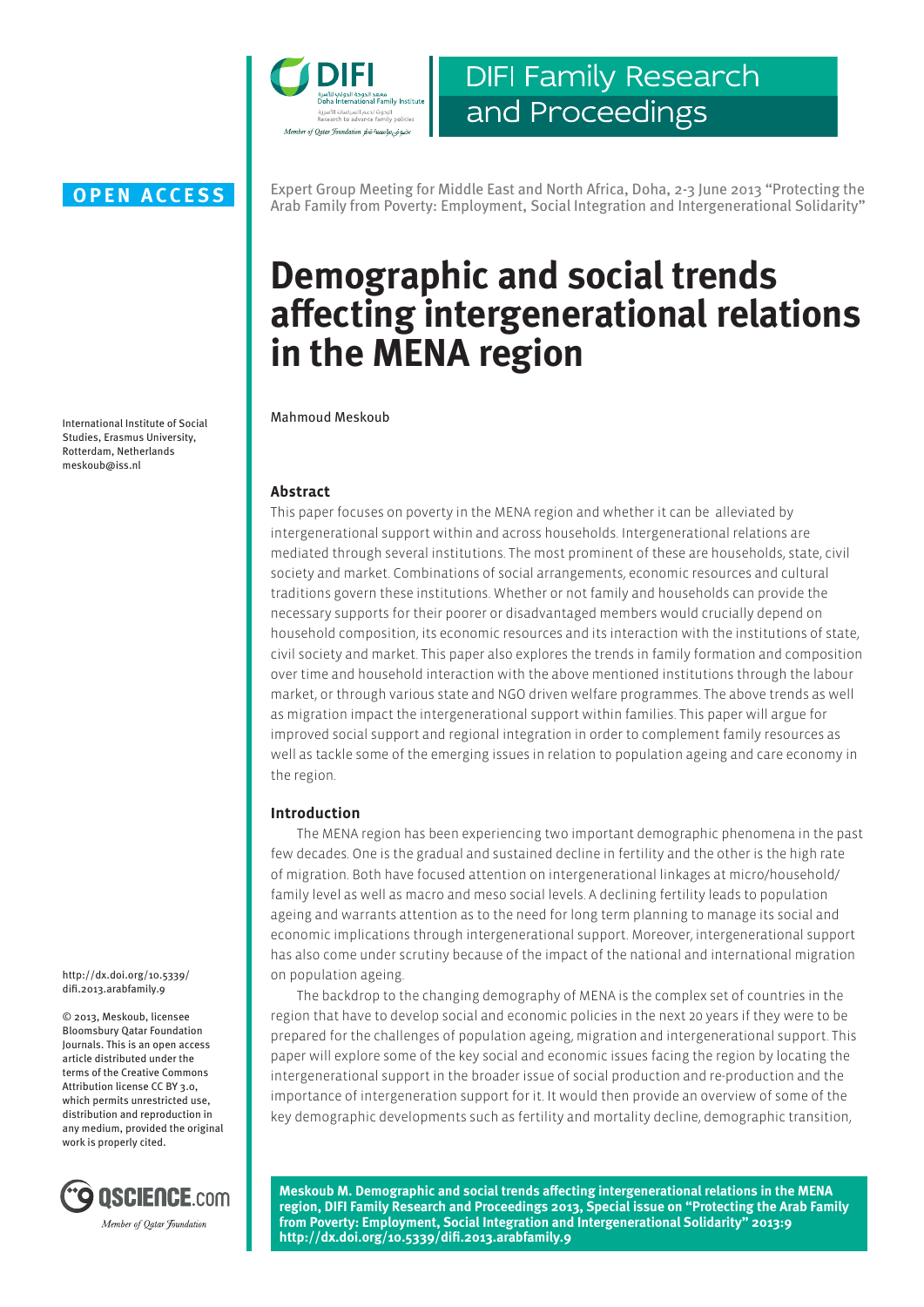family formation and migration. Finally, broad policy options for managing the intergenerational relationship and the more general welfare issues in the face of demographic changes in the region and levels of economic and social resources available in different countries.

#### **Generations and inter-generational support and why it matters.**

Production and reproduction are at the heart of economic and social life of any society. Historical developments and resource base shape the way a society's production and reproduction are organized, which is about the relationship between generations at micro and macro levels. Inter-generational relationship is by definition social, and it is this social relation that shapes the social production and re-production of the society. Any society has to produce/ generate itself economic and social level (including cultural production) whilst to ensure its survival it has to be re-produced as well.

The economic and productive system of any society will bring together its productive forces of, for example, labour, land and other natural resources as well as capital. That requires social relations among different groups of population. An important aspect of social relations is property rights that govern the ownership of means of production and organise the relationship between different classes and groups of people, some of whom own the means of production and others that do not. And that sets the foundation for different claims over the output produced. In other words, distribution of national income is, in principle, an outcome of the property rights over resources of the economy. Since the industrial revolution, the development of capitalist relations and the emergence of nation states all countries use a mix of market and state control to organise their production and distribution. The reasons for the development of and the balance between market and state control does not concern us here, but it is important to note that an understanding of generational issues in terms of 'production' and 'reproduction' of labour and access to resources, through distribution of output and inheritance rights are crucial for the analysis of economic and social relations.

In any economic and social system the interaction between generations takes place in private (at the level of household and family) and public spheres (at the level of different communities and nation). The two spheres build and dependent on each other.

For example national tax and subsidy policies affect household income and capacity to take care of its members. On the other hand and more important, it is the private sphere that act as the foundation of public sphere. Production and maintenance of labour power through, for example, child-bearing and childcare, and reproduction of labour through food production at home and care of the sick, as well as the social reproduction through transfer of social norms, cultures and mores of society. (Cole and Durham, 2007) As Elson (1994) observed: "The ability of money to mobilise labour power for 'productive work' [paid by the market] depends on the operation of some non-monetary set of social relations to mobilise labour power for reproductive work." (p. 40). Unpaid labour at home then becomes the backdrop to the paid work in the market that acknowledges the unpaid (mostly) female labour, albeit indirectly, through the notion of a 'family wage.'

The concept of generation has several dimensions, one of which is the commonly noted dimension of time (age) as reflected in the categories of childhood, adulthood and old age. These categories are to some extent driven by the biological cycle of human development, for example the onset of puberty, but of more interest are the socially driven dimension of age such as the rite of passage into adulthood, marriage, work related events such as retirement, common experience (e.g. military service, education), etc. These experiences shape a generation and are important to the production and re-production/regeneration of cultural norms and mores, as one generation transmits its culture to another. This transmission is about continuity and change at the same time, as much as the transition from a 'traditional' to 'modern' society is about change that often maintains links to the past. It is the balance between this continuity and change that is going to define the future of inter-generational relationship in the MENA region.

The next section will be dealing with some of the long-term implications of the changing demography of the MENA.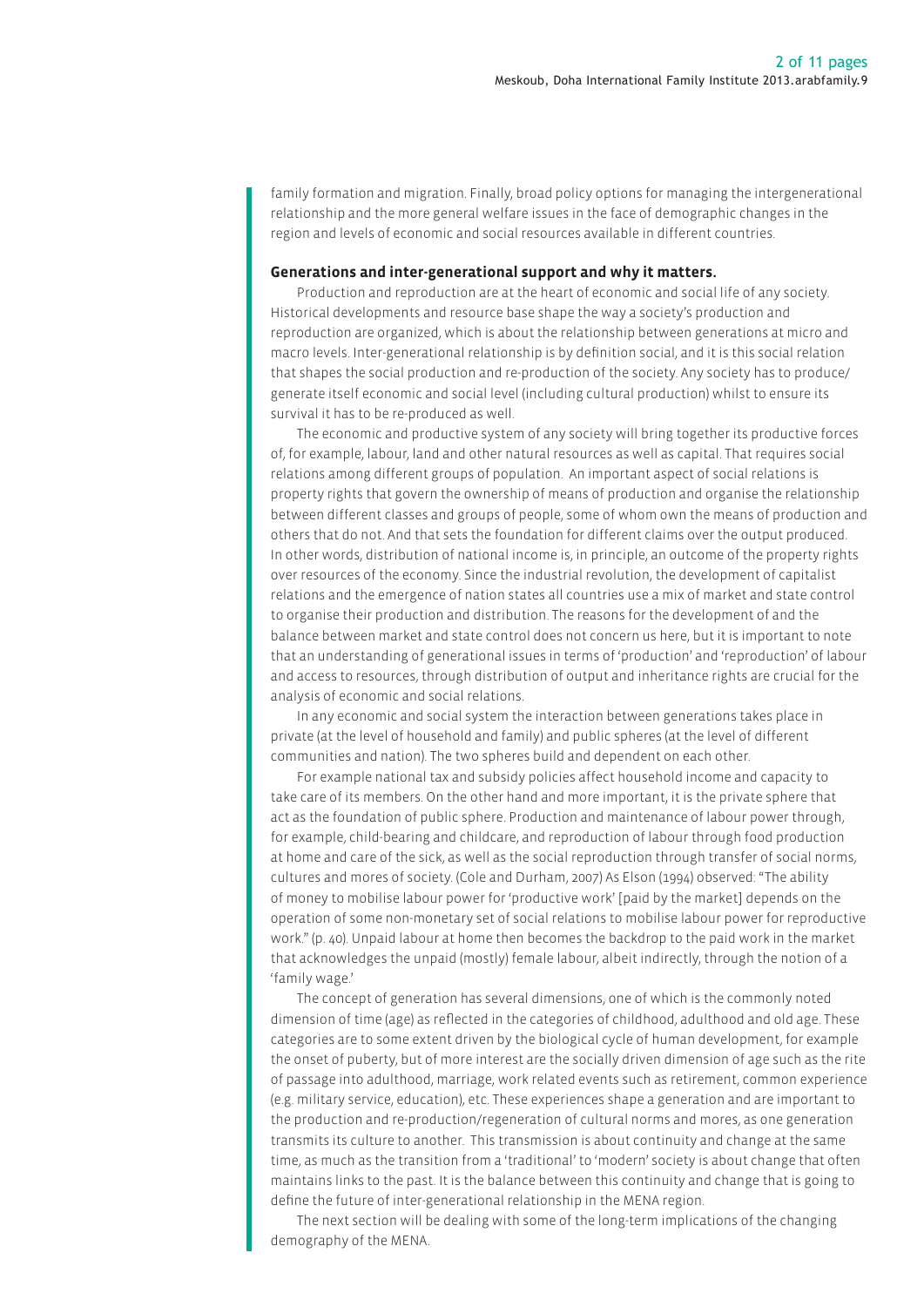#### **Generations and demographic change in MENA**

Several major developments are changing the demography of the MENA countries which are now at different phases of their demographic transition. Earlier mortality decline followed by fertility decline have led to a gradual decline in the rate of population growth in the region that however varies across countries. (Roudi-Fahimi and Mederios, 2007) Yet earlier high growth of population has resulted in a young age structure (those in 15-24 age group constitute about 20 per cent of population in the region) that has ensured a growing population despite a declining fertility rate across the region. By 2050 most countries in the region are forecast to have anywhere between 1.3 to 1.7 times more people than in 2007. Life expectancy in the region has also increased to 70-73 years in most countries in the region. (UN, 2013)

Other notable demographic changes are related to family formation and migration. The region has witnessed an increase in the use of modern contraceptives, increase in age of marriage and a reduction in family size. The increase in age of marriage has been attributed to the rising cost of setting up a home, mainly due to rising property prices, high unemployment among the young people and high incidence of poverty among the working population. Among other reasons for late marriage is the increased autonomy of women, due to their increased educational level. (Roudi-Fahimi and Mederios, 2007)

Family size in the region has decreased to  $5.4$  in urban and  $6.1$  in rural areas, with the family size decreasing with the increase in the education of the head of family. Moreover, family size is even smaller in nuclear families – 4.7 persons per nuclear family. Nuclear families comprise 85 per cent of all families in the region. A further development is the number of children per family that in urban areas stands at 2.4 and in rural areas at 3, that again declines with the increase the education of the head of family. In the foreseeable future the family size is going to be stable given the combined effects of declining mortality and fertility moving in the opposite direction. These developments combined with the rising age of marriage and high youth unemployment ensures that there would be more adults at home, resulting in a stable dependency ratio. (Bongaart, 2001)

These changes are in line with the developments in other parts of the world. (See Table 1) The trend towards smaller families in developing regions follows the pattern observed in the developed countries in the 19th century, that has been attributed to adoption of some older methods family planning, urbanization (associated with lower fertility and mortality over time), 'modernisation' of life style and the move towards nuclear families, and above all the development of capitalism and its associated work patterns and family formation. (Bongaart, 2001, and Seccombe, 1983)

|                              | <b>Residence</b> |              | <b>Head of family<br/>Education</b> |         |           |
|------------------------------|------------------|--------------|-------------------------------------|---------|-----------|
|                              | Urban            | <b>Rural</b> | <b>None</b>                         | Primary | Secondary |
| Asia                         | 4.9              | 5.4          | 5.2                                 | 5.2     | 5.2       |
| L. America                   | 4.6              | 5.0          | 4.7                                 | 5       | 4.4       |
| Near E./N.Africa             | 5.4              | 6.1          | 5.9                                 | 5.7     | 5.0       |
| S.S. Africa                  | 5.1              | 5.3          | 5.2                                 | 5.3     | 5.0       |
| Number of<br><b>Children</b> |                  |              |                                     |         |           |
| Asia                         | 2.0              | 2.5          | 2.2                                 | 2.2     | 2.3       |
| L. America                   | 1.9              | 2.5          | 2.1                                 | 2.3     | 1.9       |
| Near E./N.Africa             | 2.4              | 3.0          | 2.8                                 | 2.8     | 2.3       |
| S.S. Africa                  | 2.5              | 2.8          | 2.7                                 | 2.8     | 2.5       |

# **Table 1. Family size and number of children in developing regions by area of residence and education of head of family. (1980s)**

**Source: Adapted from Bongaart (2001), table 4 based on Demographic Health Surveys (1990). HS data files.**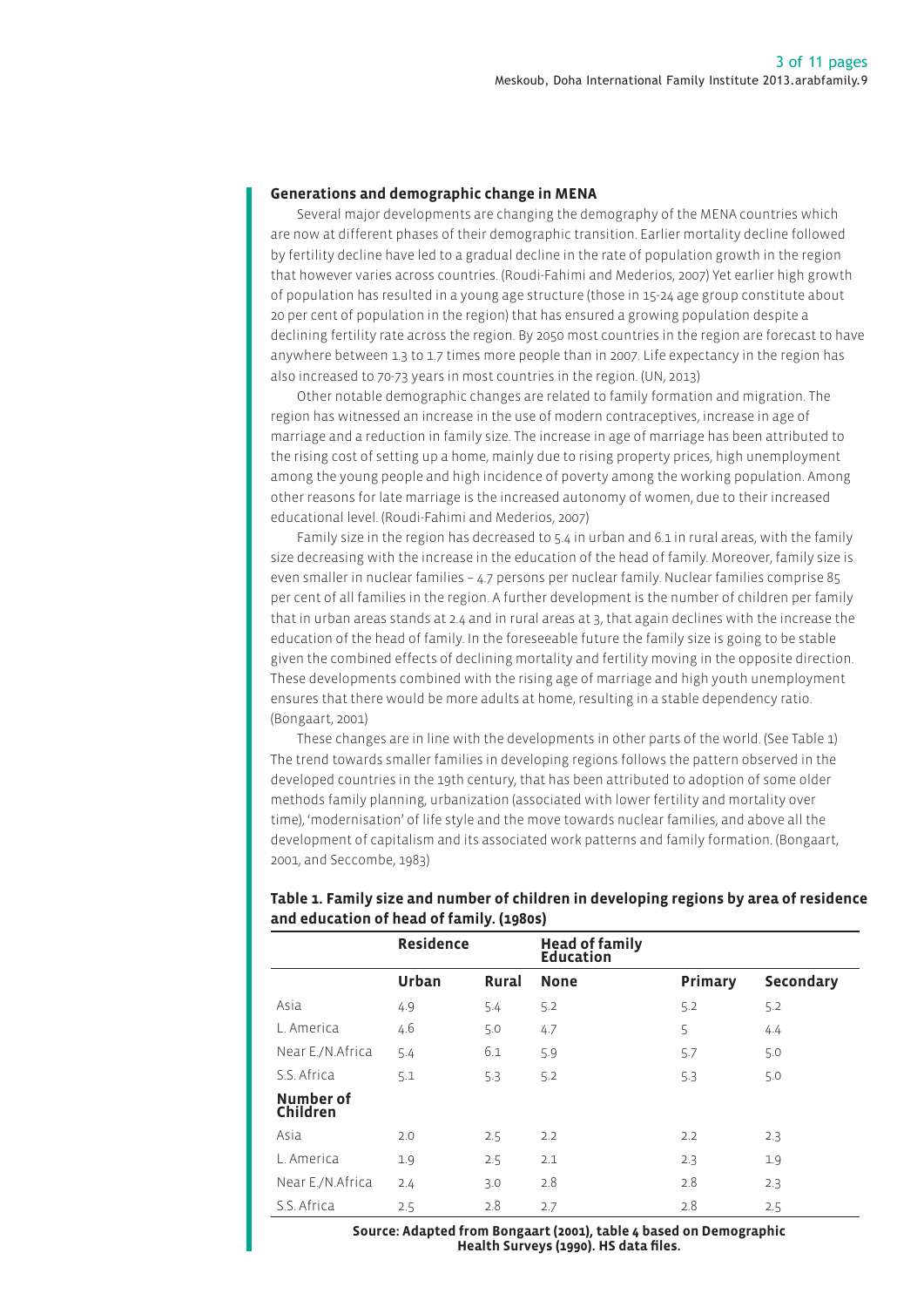The last major demographic development in the region is migration and movement of labour, which crucially depends on the resource base of different countries. Despite popular perceptions, the region is quite heterogeneous in terms of resources, social and economic history. According to Richards and Waterbury (1996), MENA countries can be divided into several groups based on their natural and human resources. The first are the small countries that are very rich in oil or gas such as Libya, Kuwait, Qatar, UAE or have limited oil reserves like Oman and Bahrain. These have very small markets and little resources to diversify their economies, notwithstanding the fact that Dubai in UAE has been successful in developing a vibrant *entrepot* sector and, more recently, a tourist industry. Immigrant labour from poorer countries of the region as well as the Indian subcontinent has been key to the development of these sectors in Dubai as well as the economy of this group of countries. Then comes the oil industrialising countries of Iran, Algeria, Saudi Arabia and Iraq (whose fortune has dramatically changed since the US led invasion in March 2003) that have substantial oil reserves and other natural resources as well as sufficiently large population allowing them to diversify their economies. Iran and Algeria have been more successful industrialisers than other countries in this group though they still rely heavily on oil for their export earnings. The third group consists of the 'small' natural resource poor countries of Israel, Jordan, Syria and Tunisia that have been relatively successful in diversifying their economies through education and skill development and developing a sizeable manufacturing sector. The fourth group includes the newly industrialising countries (NICs) of Turkey, Egypt and Morocco that have either no oil (Turkey and Morocco) or insufficient amount (Egypt) that cannot be relied on for a long-term growth strategy. All have sizeable populations and reasonably strong agricultural sector with potential for future growth. In the poorest category are Sudan and Yemen, who rely on mainly agriculture and some oil exports, and remittances of those who work in the oil rich countries of the region and elsewhere. It has to be noted that the above taxonomy should not be treated like a map with clear demarcated boundaries, but as a general guide as to the constraints and potentials of different MENA countries.

The heterogeneity of the MENA is reflected in the incidence of poverty in different countries. Using the headcount poverty measure of a-dollar-a-day (or more) poverty is rife in the labour abundant and resource poor countries. But poverty is also present in the large resource rich and industrializing countries of Iran and Algeria (Iqbal, 2005, Messkoub, 2008). The incidence of poverty however is very sensitive to the head count poverty rate. For example in Egypt it rises from less than 5 per cent of population at a-dollar-a-day to above 40 per cent at two-dollar-a-day. (Iqban, 2005, p. 18) Whatever the merit or otherwise of poverty rate, this reveals the vulnerability of population to small shocks to their resource base. This suggests that traditional headcount poverty rates should be complemented by some indicator of vulnerability when it comes to the assessment of inter-generational support and social policy design. The other aspect of poverty is its regional spread. In all countries referred to in Iqbal's (2005) study, rural headcount poverty rates are higher in rural areas than in urban areas.

In the MENA region as elsewhere in the world, national and international migration has always been part of the household strategy to improve the life chances of its members. Table 2 provides a snap shot view of migration in MENA. Almost all labour abundant countries have sent large number of migrants to other countries, as indicated by the negative net migration figures. The reverse is true for labour deficit countries that have recorded positive net migration. It should be noted that these figures conflate international migration, whether within or outside the MENA region, and do not account for internal migration.

In concluding this section several observations are in order. Demographic changes are taking place in the MENA region at a very fast pace – families are getting smaller, more families are of nuclear type, and less children are borne. In resource poor, labour abundant countries poverty is a major problem for a large section of population. Migration has been an important part of family and individual strategy to cope with poverty and improving life chances for the family and individual.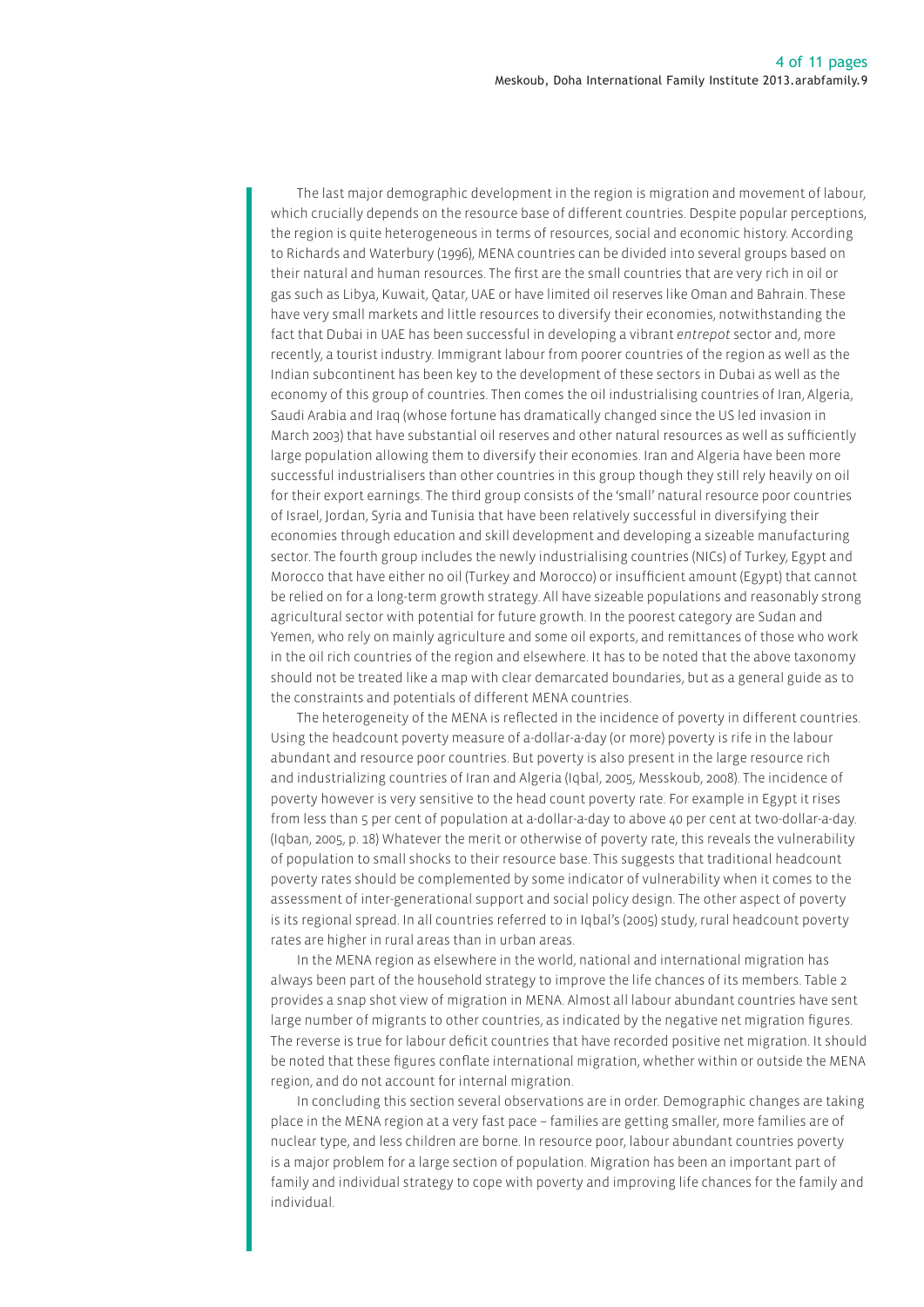The question of inter-generational support is in part about the demographic balance between generation within the family and society at large, and in part about resources of the family and societal distributional.

| Country                        |         | 1995-2000 2000-2005 | 2005-2010 | 2005-2010<br>Net Migration Rate<br>per 1000 |
|--------------------------------|---------|---------------------|-----------|---------------------------------------------|
| Bahrain                        | 19      | 25                  | 448       | 90                                          |
| Iran (Islamic Republic of)     | 687     | 126                 | $-186$    | $-1$                                        |
| Iraq                           | $-18$   | $-580$              | $-150$    | $-1$                                        |
| Israel                         | 245     | 103                 | 274       | 8                                           |
| Jordan                         | $-188$  | $-94$               | 203       | $\overline{7}$                              |
| Kuwait                         | 125     | 162                 | 278       | 22                                          |
| Lebanon                        | $\circ$ | 100                 | $-13$     | $-1$                                        |
| Occupied Palestinian Territory | 70      | $-190$              | - 90      | $-5$                                        |
| Oman                           | $-229$  | $-50$               | 153       | 12                                          |
| Qatar                          | 43      | 170                 | 857       | 133                                         |
| Saudi Arabia                   | $-877$  | 1726                | 1056      | 8                                           |
| Syrian Arab Republic           | $-130$  | 548                 | - 56      | $-1$                                        |
| Turkey                         | $-150$  | $-100$              | $-50$     | $-0$                                        |
| United Arab Emirates           | 469     | 780                 | 3077      | 106                                         |
| Yemen                          | $-100$  | $-100$              | $-135$    | $-1$                                        |
| <b>Northern Africa</b>         | $-1862$ | $-1667$             | $-1020$   | $-1$                                        |
| Algeria                        | $-140$  | $-140$              | $-140$    | $-1$                                        |
| Egypt                          | $-946$  | $-371$              | $-347$    | $-1$                                        |
| Libyan Arab Jamahiriya         | $-20$   | $-20$               | $-20$     | $-1$                                        |
| Morocco                        | $-500$  | $-614$              | $-675$    | $-4$                                        |
| Sudan                          | $-227$  | $-532$              | 135       | $\mathbf 1$                                 |
| Tunisia                        | - 56    | $-81$               | $-20$     | $-0$                                        |
| Western Sahara                 | 27      | 90                  | 48        | 20                                          |

# **Table 2. Net migration in MENA, 1995-2010.**

# **Net migration in 1000 Migration rate per 1000 destination population Source: Adapted from: UN (2013) World Population Prospects: The 2010 Revision. NY, US: UN Population Division.**

# **Family and inter-generational support**

In broadest terms a family's economic resources are based on self/employment, property income (based on financial and other income earning assets), remittances, and state support in the form of direct income support or subsidy to basic consumption goods, health and education. A combination of these resources determine inter-generational support a family can offer to its members.

In this paper we will not deal with property income, since information on distribution of assets is difficult to obtain. More important and judging by the incidence of poverty in the labour abundant countries, it can be safely assumed that the great majority of the people in these countries do not have access to assets that can generate sufficient income for them.

Employment as a major source of family income has come under great stress in recent years. In 2010, unemployment in the MENA region was about 10 per cent and the figure for women was 15 per cent. Youth unemployment is particularly high in the region. In 2010, it stood at 27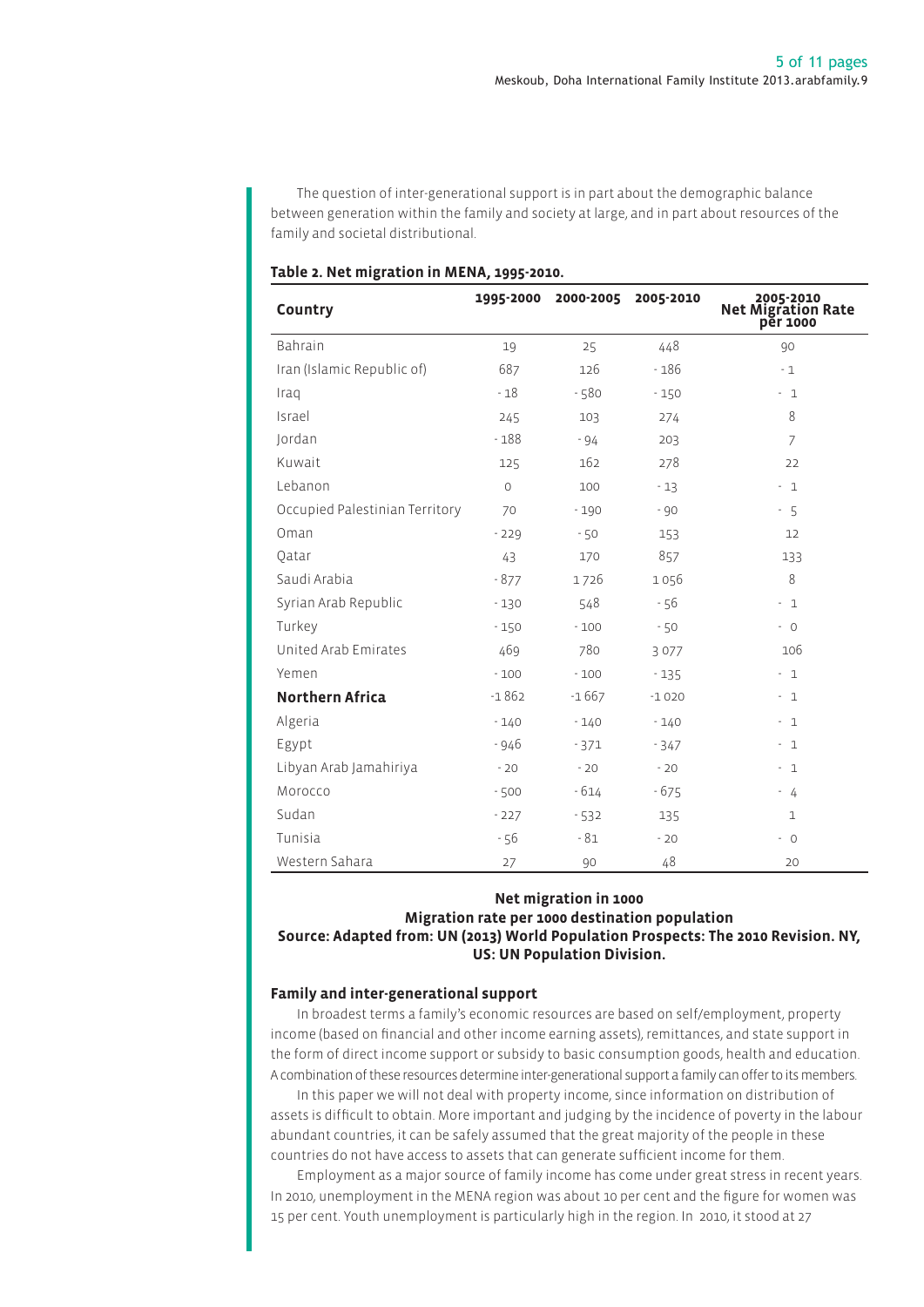per cent, with the figure even higher among the educated youth. Female unemployment, in particular among the educated, is quite high: 40 per cent. Youth unemployment is not confined to the MENA region and many countries in Europe have record figures since the financial crisis of 2009. For example, Spain registered a youth unemployment rate of 46 per cent in 2012, Greece, 42 per cent and Cyprus 20 per cent. (ILO, 2012) But what distinguishes youth unemployment in MENA is the fact that figures have been high well before the financial crisis and are a structural feature of the labour market in the region. Job creation has hardly kept pace with a rising youth population as they enter the labour force. (Messkoub, 2009)

Another aspect of the labour market in the region is low pay and low return to labour, and vulnerability and insecurity of many jobs. In most MENA countries there are no unemployment benefits and most poor people cannot 'afford' to be unemployed. The working poor are a sizeable proportion of the working population. In late 1990s working poor accounted for 12 per cent of working population in Tunisia, with the figure rising to 30 per cent in Algeria, and staggering figures of 71 per cent in Egypt and 74 per cent in Yemen. (See table 3)

**Table 3 - Working Poor as a proportion of working population in selected MENA countries (late 1990s)**

| Country          | $\%$ |
|------------------|------|
| Yemen            | 74   |
|                  | 71   |
| Egypt<br>Algeria | 30   |
| Morocco          | 23   |
| Jordan           | 13   |
| Tunisia          | 12   |

### **Source: ILO, 2012.**

The reasons for why people remain poor despite their hard work are varied and complex. Unequal distribution of assets and power play an important role in holding back the working poor from claiming their just and fair share of what they produce. Many small farmers do not have access to sufficient land or other agricultural inputs to improve their productivity. The selfemployed people in urban areas often lack the resources to expand and improve their operations. In short low productivity is at the heart low return to labour in many sectors. At the same time weak trade unions and poor implementation of labour laws do not empower workers to ask for higher wages and better conditions. Absence of or low minimum wage is another reason for the low return to labour in many countries.

But it is the structural reasons for low return to labour that should be of most concern to policy makers. Unequal distribution of land, low skills, low capital investment, inefficient and often outdated technology will all lead to low productivity and low return. The financial and banking sector is also not geared to the needs of the small producers and the self-employed poor people. The micro-credit 'revolution' that was supposed to fill this gap has hardly changed the fortune of the great majority of the poor. What is needed is to tackle the problems of unequal distribution of power and assets that requires some fundamental political changes and more commitment by the state to improve education and skill levels as well as helping to upgrade technology in agriculture and industry.

It should be clear that the great majority of families do not have adequate resources to meet their needs and provide adequate inter-generational support. Given the chronic and structural poverty in the labour abundant and resource poor countries inter-generational support has to go beyond families and take the broader perspective of societal inter-generational relations. In the labour deficit and resource rich countries the issue of inter-generational support within families poses several problems that again calls for a societal approach to inter-generational relationship. The first is the issue of income inequality in these countries. Only the small and very rich oil and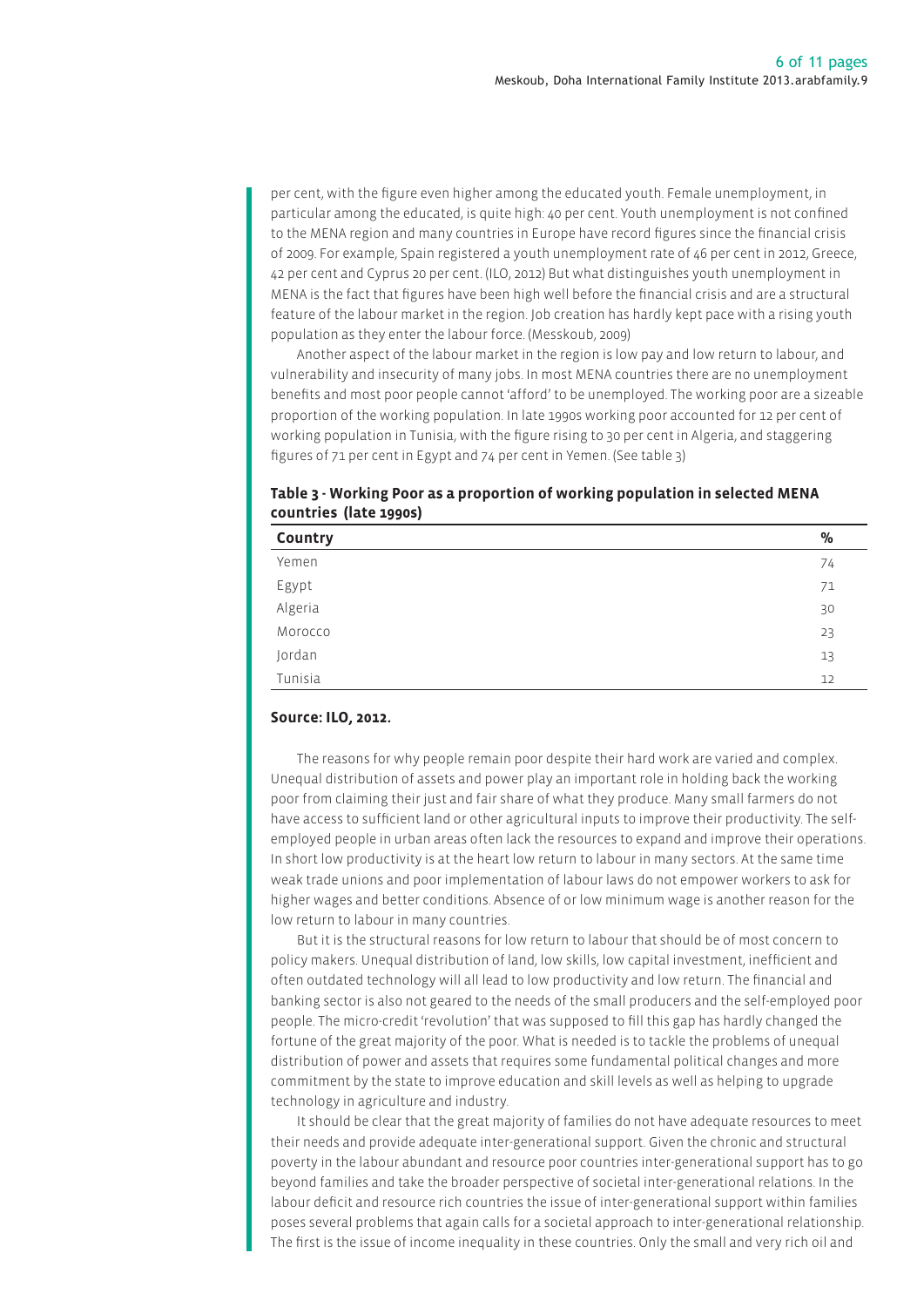gas producing countries can maintain sufficiently high income transfers to, as well as providing high level of health and educational services for their nationals to ensure adequate intergenerational support by families. In most of the larger oil exporting countries inequality in the distribution of income and assets, unemployment and inadequate public services have for long been the main reasons for public discontent. Lack of or inadequate democratic structure and governance to ensure accountability, participation and transparency have also seriously limited the voice and the negotiating power of the majority of population in MENA. Finally, there is the all important issue of the rights of international migrants who have been of critical importance to the economy of labour deficit countries, and would become even more important in the future as population ages in these countries. It is no exaggeration to state that the inter-generational support in areas of health, education, housing and care, to name but a few, in labour deficit countries cannot be maintained without the availability of migrant labour. It is in this context that we turn to societal inter-generational support and social policy.

### **Social policy, families and inter-generational support**

At micro-level family is the main channel through which various types of inter-generational support are provided, that contribute to production and re-production of at micro and macro levels. Families however are not homogenous and are divided along social and economic lines that determine their capacity to provide inter-generational support. As noted earlier given the high incidence of poverty in many of the MENA countries and inadequacy of family resources there is a need for social policy measures that would supplement family resources and support the broad developmental agenda and ensure societal inter-generational support.

The most basic objective of any state intervention is to maintain and increase families' resource base. In this context state intervention for inter-generational support could be linked to market for: goods (e.g. provision of necessities such as health, education, housing and basic food stuff), labour (e.g. job creation and labour issues) and money (e.g. provision of credit for businesses).

More specifically family budget constraint will be improved by first de-commodifying (through regulation and intervention in the market) the basic necessities of life. Decommodification does not necessarily mean free provision of goods and services. It could take different forms like rent control, subsidized medicine and basic food, free primary schools, free vaccination, etc. Second, by improving the human capital of family through improved health and education, employability and income earning opportunities of the families will increase. Third, by maintaining labour demand through job creation by private and public sector and increasing labour force participation of women families will have more secure earning opportunities through employment.

Implementing the above policies would depend on the resource base of different countries. The resource rich and labour short countries obviously have an advantage over the others by having large foreign reserves and no financial constraint to finance universal welfare programmes. The issue of inter-generational support is not a problem, neither at family level nor at national level for these countries. Despite the existence of some youth unemployment in these countries, family resources and state spending are sufficient to maintain good standard of living for the young. But problems of these countries is rooted in their demography – they are short of labour to maintain and develop their economies almost in all sectors and skill levels, a gap that is filled by immigrant labour. With investment in education and skills in these countries, it is hoped that the shortage of skilled labour may somewhat be lessened but in other areas labour shortages will continue, particularly in the care, construction and service sector. It would also be expected that demographic transition and population ageing will increase the need for interngenerational support, that with the most likely increase in the labour force participation of native women in some countries would generate a stable demand for migrant labour. In short inter-generational support in resource rich, labour deficit countries will require a stable and steady flow of migration.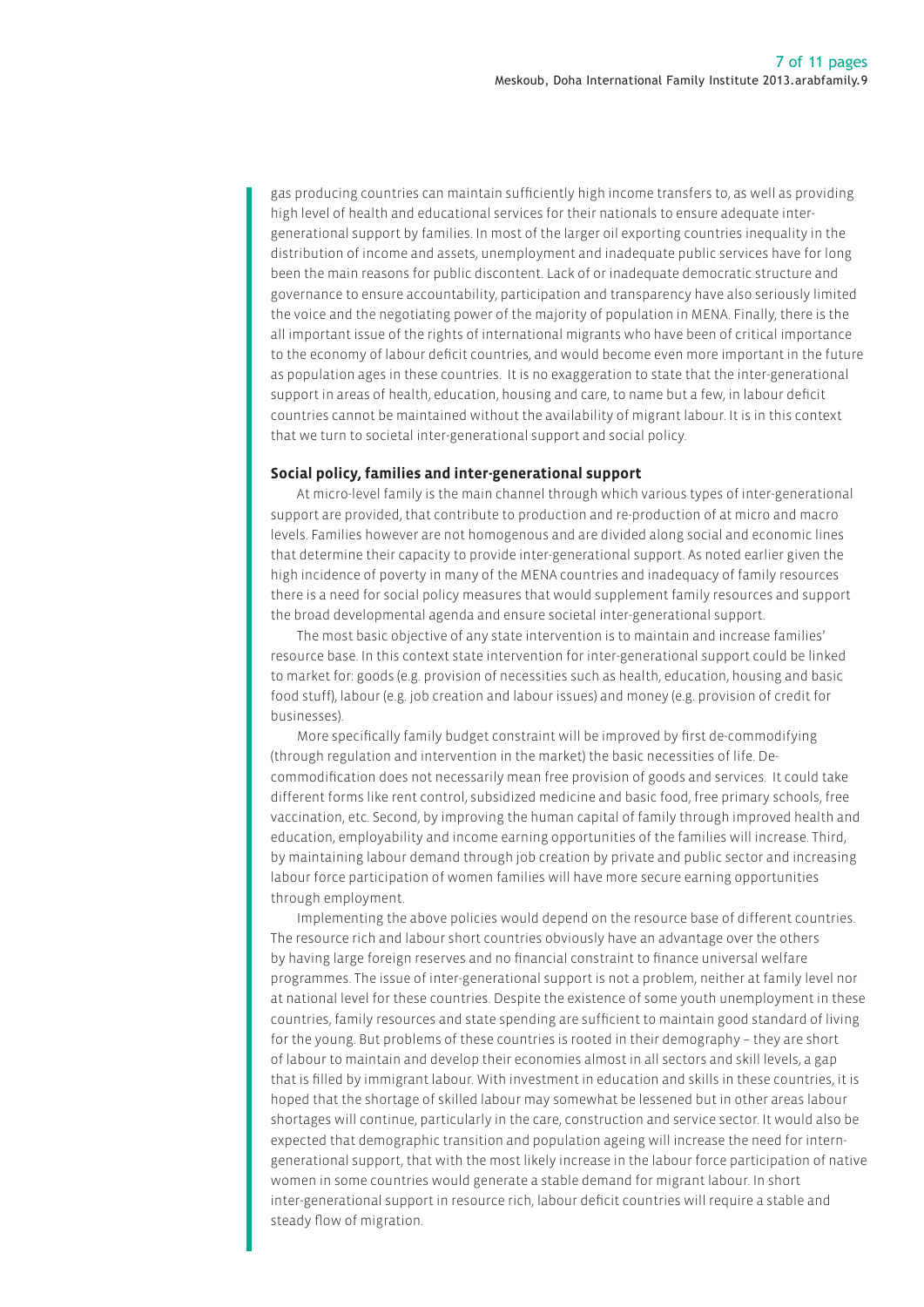Whether this demand for labour will be fulfilled depends on the demographic situation and economic development in the labour abundant and the Asian countries (e.g. Bangladesh, Nepal, India, Philippines) that have been sending migrants to the MENA region for decades. Demographic transition is already underway in many of these countries that if combined with steady economic development will increase demand for labour and improve pay and conditions in these countries that would lower the propensity to migrate to the labour deficit MENA countries. To ensure a steady flow, the migrant receiving countries have to change their migration policy that would not only improve pay and conditions for the low skill migrants but also introduce some flexibility in the labour market. The current 'guardianship' ('*kefalat*') system that ties the immigrant to the sponsoring or 'guardian' ('*kafil*') employer has led to labour market segmentation (defined as a market divided by non-competing groups) in labour deficit countries, where citizens and high skilled workers have far more rights and enjoy better living standards than the low skilled migrants in construction, service and other sectors. Migrants also have very little right to long term residence in the receiving countries. Low skill migrants could easily be abused by unscrupulous employers re-enforcing market segmentation.

What is needed is an integrated labour market where labour law and rights could be applied to all in order to improve pay and conditions of immigrant labour. MENA countries should improve residency rights and make the '*kefalat*' system more flexible by allowing migrants to move between employers, at least after a minimum period of working for their sponsoring employer. This would improve the flexibility in the labour market and stabilise the migrant labour and bring the labour deficit countries closer to some of the best practices in other countries. Moreover, the labour deficit countries should also plan for permanent immigration in order to solve their long-term labour imbalance. It is highly unlikely that the labour deficit countries can close the gap between their labour demand and national labour supply in the near future and given their demographics. One of the best policies in the area of immigration is admitting migrants on the basis of skill shortages that would give the right to enter and reside temporarily that could in due course lead long-term residency. MENA may be far from a skill shortage immigration programme (as in Australia or US), but a debate has to start to improve the existing immigration system and plan for the labour demands of the future.

The next group of countries to consider is resource rich and labour abundant countries. These countries have experienced improved human development for their nationals through basic programme in the areas of health (for example vaccination and basic preventive care), education, subsidized food, etc. The scope and scale of such provisions, however, vary greatly across different countries. Considering their large population and limited oil income most of them are dependent on high oil prices to fulfill their welfare plans.

Ensuring that families can fulfill their inter-generational support in resource rich labour abundant countries governments have to maintain the real income of families by controlling inflation and cost of two major items of expenditure – housing and curative health care. This calls for prudent expenditure of the oil money in the country to avoid inflationary pressure, and partial de-commodification of health and housing. Another major concern in the medium term is high youth unemployment in these countries that requires active job creation policies, involving both public and private sector.

Resource poor and labour abundant countries face many more hurdles than the other groups of countries. The human development record in the resource poor countries is varied and depends on the social class – obviously the richer classes enjoy better standard of living and higher human development. These countries face chronic foreign exchange constraints and fiscal problems that would limit their policy space to carry out much needed social policy measures in areas of health and education. Like elsewhere in the MENA region, they also suffer from high youth unemployment. How have families coped with their low living standards, poverty and vulnerability?

As noted earlier, migration to richer countries in the region and beyond has helped to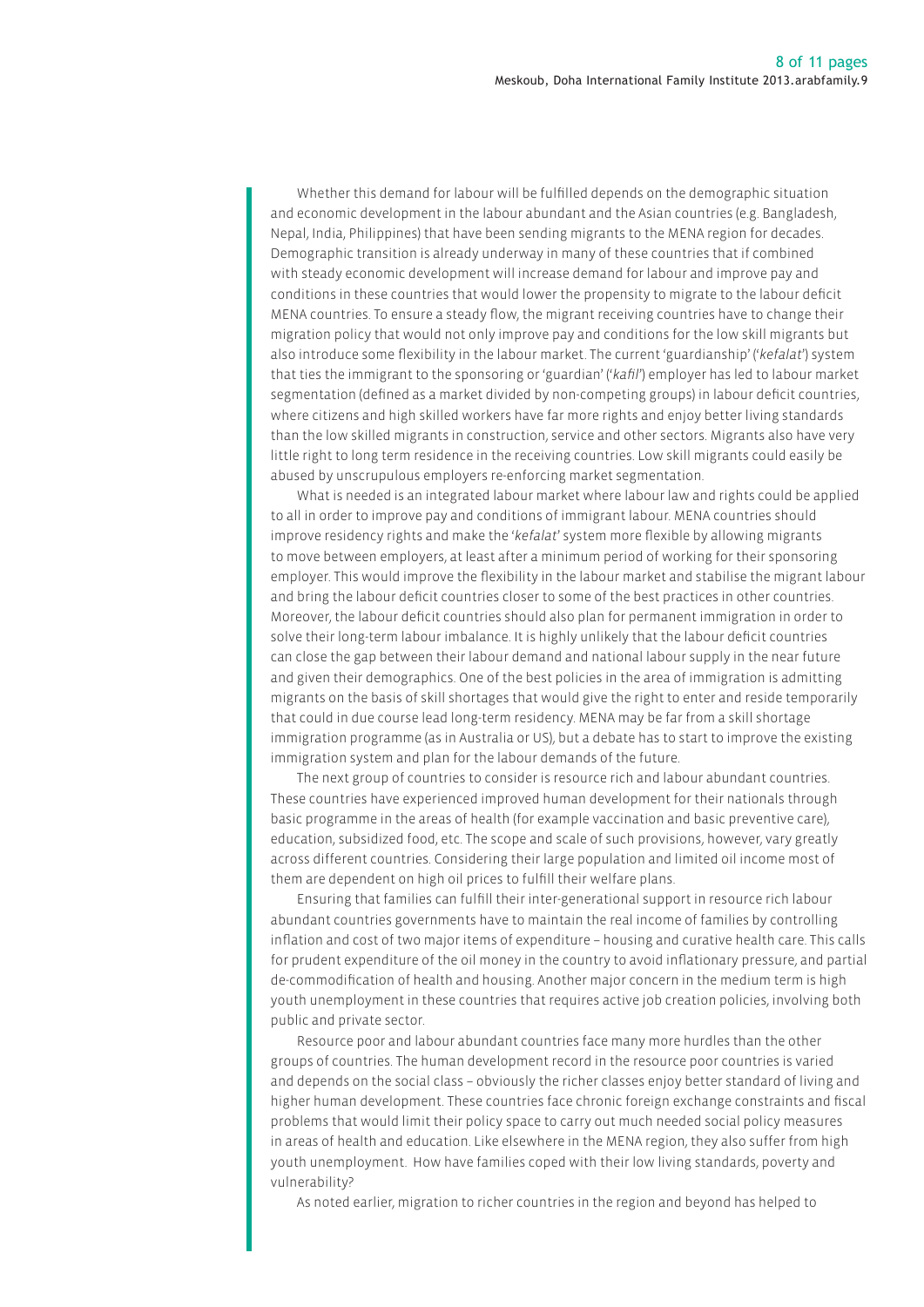improve living standards for migrant sending families. Remittances have been an important contributor to family income and a source of foreign exchange for the government. Considering the level of poverty and high unemployment in the region families have limited scope for inter-generational support, without relying on state subsidies to basic food stuff, education and health. Social policy measures in these countries to ensure family based and societal inter-generational support here are no different from the resource rich and labour abundant countries, except that the needs are bigger and finances more limited in the resource poor countries.

However, states could still do a lot in the resource poor countries by focusing on some key areas like universal and free preventive and primary health care, as well as school level education, and de-commodifcation through intervention in the market for curative health care, housing and higher education.

Job creation and job protection should again be on the agenda. Whilst state in the resource poor countries have a lot less economic power than in the rich countries they can contribute to job creation by providing support to the private sector through appropriate tax and subsidy policies, and by training and educating the work force to meet the skill needs of the private sector.

It is clear that countries of the region, resource rich or poor and labour abundant or short, have been related to one another for centuries through trade, migration, capital flows and certain common cultural traits such as religion, and in the case of most countries the Arabic language. These links do give a regional dimension to the issue of inter-generational support. Migration and remittance flows demonstrate that inter-generational support already relies on regional economic linkages.

Yet, by all accounts, the region is very poorly integrated. Regional trade accounts for less than 10 percent of total trade in the Arab MENA, with the Maghreb countries having the lowest share of intra-regional non-oil merchandise trade. Low regional integration, according some studies, has led to the potential loss of 1-2 per cent growth of GDP. Higher GDP growth is particularly important for creating jobs for the 20 million or so unemployed people in the region and for the new comers who enter the labour market at an annual rate of 3.4 per cent. (World Bank, 2013, see also Hakimian and Nugent, 2004)

Strengthening existing regional links in relation to migration and labour mobility could contribute to inter-generational support. This could be helped by the integration of labour market across the region, initially by reducing regulation in hiring non-nationals, and by de-politicising migration of labour. The future generations are going to live in the same region and regional economic cooperation is needed if inter-generational support were to continue.

### **Acknowledgment**

I would like to thank the Qatar Foundation for organizing the conference "Protecting Arab family from poverty: employment, social integration and intergenerational solidarity" (Doha, 2-3 June 2013) and inviting the author to present this paper. May I thank Ms Amina Mesdoua for her efficient organization and encouragement to write this paper. I would also like those present at the conference for their comments during the presentation of an earlier draft. Finally, this paper draws on my earlier works on employment, poverty and social policy in the MENA region.

#### **References**

- Abdelrahman, M. M., 2001. *State and civil society relations: the politics of Egyptian NGOs*. PhD thesis. The Hague, NL: Institute of Social Studies,
- Auer, P. and Islam, R.,2006. Economic Growth, Employment, Competitiveness, and Labour Market Institutions. *In: XX Global Competitiveness Report 2006-07*. Basingstoke (UK): Palgrave Macmillan: The World Economic Forum., pp. 105-116.
- Bongaarts, J. (2001) *Household Size and Composition in the Developing World*. New York: Population Council, report no. 144.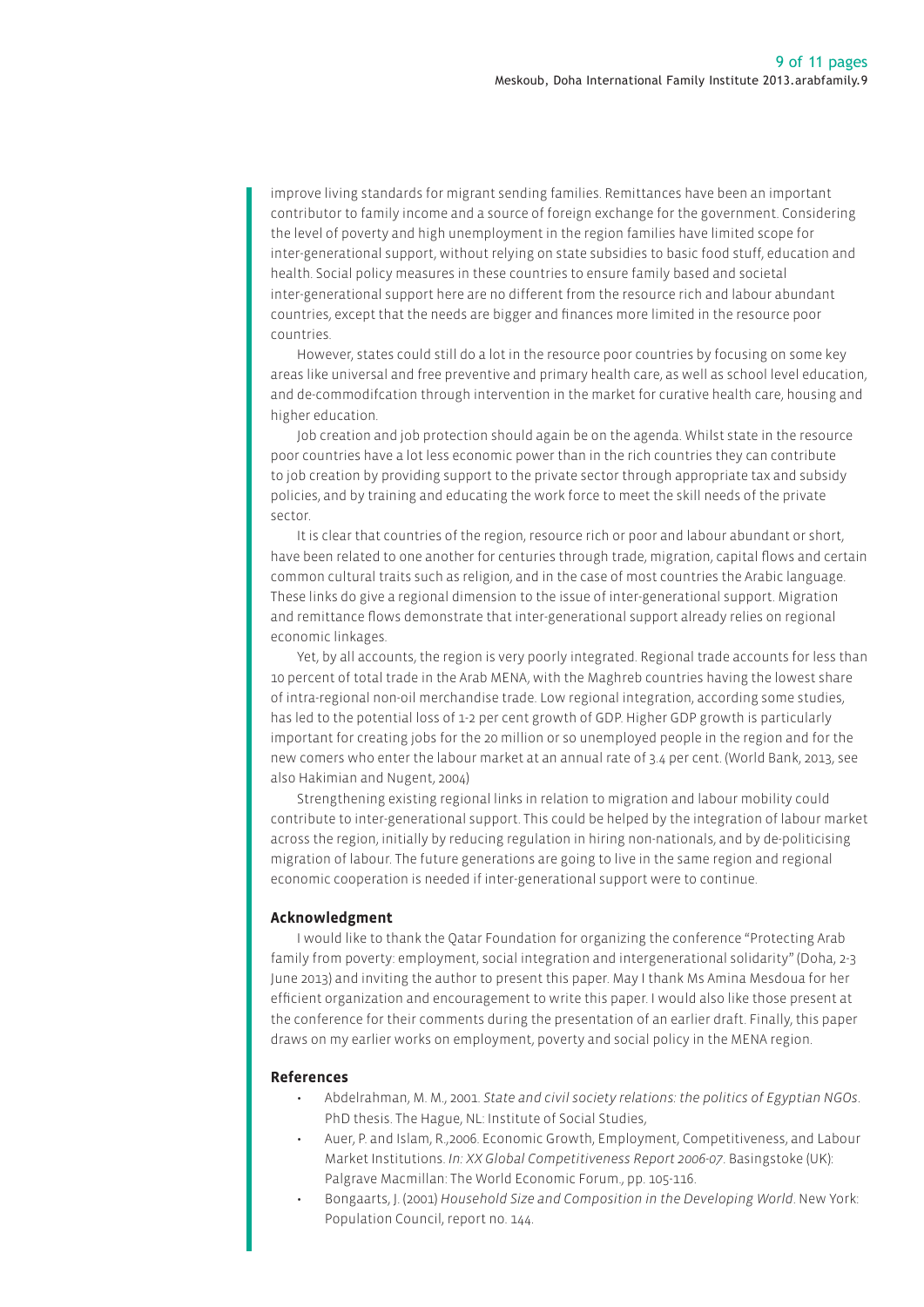- Brandsma, J. and Bajourjee, D., 2004. *Microfinance in the Arab World*. New York: U.N. Capital Development Fund.
- Broude, Tomer, 2010. 'Regional Economic Integration in the Middle East and North Africa: A Primer,' in C. Herrmann and J.P. Terhechte (eds.), 2010, *European Yearbook of International Economic Law*, *European Yearbook of International Economic Law*. Berlin Heidelberg: Springer-Verlag.
- Cavallo, E. and Izquierdo, A. (ed.) (2009) *Dealing with an International Credit Crunch*: *Policy Responses to Sudden Stops in Latin America*. Washington DC: Inter-American Development Bank.
- Cole, J. and Durham, D. (2007) *Generation and Globalization: Youth, Age and Family in the New World Economy*. Bloomington and Indianapolis, US: Indiana University Press.
- Financial Times, 2010. 'The dog that hasn't barked' in *International Business Insight*, p. 2. October 22.
- Iliffe, J., 1987. *The African poor*: *a history*. Cambridge: CUP.
- ILO, 2005. *World Employment Report 2004-05: Employment, Productivity and Poverty*. Geneva: ILO.
- ILO, 2006. *Employment Poverty Linkages and Policies for Pro-poor Growth in Jordan (1990- 2003)*. Geneva: ILO. Second Draft. Mimeo (restricted document)
- ILO, 2007. http://www.ilo.org/public/english/employment/strat/yen/publ/recomm. htm#3.4 (Accessed April 2007.)
- ILO, 2009. Key Indicators of the Labour Market (KILM). Fifth edition. Geneva: ILO.
- ILO, 2012. Global Employment Trends for Youth 2012. Geneva: ILO.
- (Accessed 20 May 2013: http://www.ilo.org/wcmsp5/groups/public/---dgreports/-- dcomm/documents/publication/wcms\_180976.pdf)
- Iqbal, F., *2005. Sustaining Gains in Poverty Reduction and Human Development in the Middle East and North Africa*. Washington, D.C.: World Bank.
- Islam, I., 2005. *Managing without Growth: Challenges Confronting the Syrian Labour Market*. Geneva: ILO. Unpublished manuscript
- Islam, I., 2009. *The Global Economic Crisis and Developing Countries: Transmission Channels, Fiscal and Policy Space and the Design of National Responses*. Geneva: ILO, Employment Sector, Working Paper No. 36.
- Islam, R., 2004. *The Nexus of Economic growth, Employment and Poverty Reduction: An Empirical Analysis*. Geneva: ILO.
- Karshenas, M. and Moghadam. V. (eds.), 2006. *Social Policy in the Middle East and North Africa*. Basingsoke (UK): Palgrave Macmillan and Geneva: UN Research Institute for Social Development.
- Khan, A., 2001. *Employment Policies for Poverty Reduction*. Geneva: ILO.
- Marx, K., 1990. *Capital: a Critique of Political Economy*. Translated by Ernest Mandel. Harmondsworth (UK): Penguin.
- McKinley, T. and Mehran, F., 2006. *Strengthening the Employment Impact of an MDG-Based Development Strategy for Yemen*. Brazil: UNDP, International Poverty Centre, Country Study No. 4, September.
- MENAFN, 2010. http://www.menafn.com/qn\_news\_story\_s.asp?StoryId=1093365023 (Accessed 8 August 2010)
- Messkoub, M., 2006. 'Constitutionalism, Modernization and Islamization: A Political Economy of Social Policy in Iran' in Karshenas and Moghadam (eds.), 2006.
- Messkoub, M., 2006. Social Policy in Iran in the 20th Century, *Iranian Studies*, 39(2)
- Messkoub, M. 2008. 'Social Policy in Iran: Islamic or Secular?' *Policy World*.
	- Spring. Published by the British Social Policy Association.
	- Messkoub, M., 2008. Economic Growth, Employment and Poverty in the Middle East and North Africa. ILO Working Paper Series, No. 19.
	- Messkoub, M., 2009. 'The Impact of Global Financial Crisis on Employment and Poverty in the MENA Region.' Paper presented at the UN-ESCWA expert meeting on the global